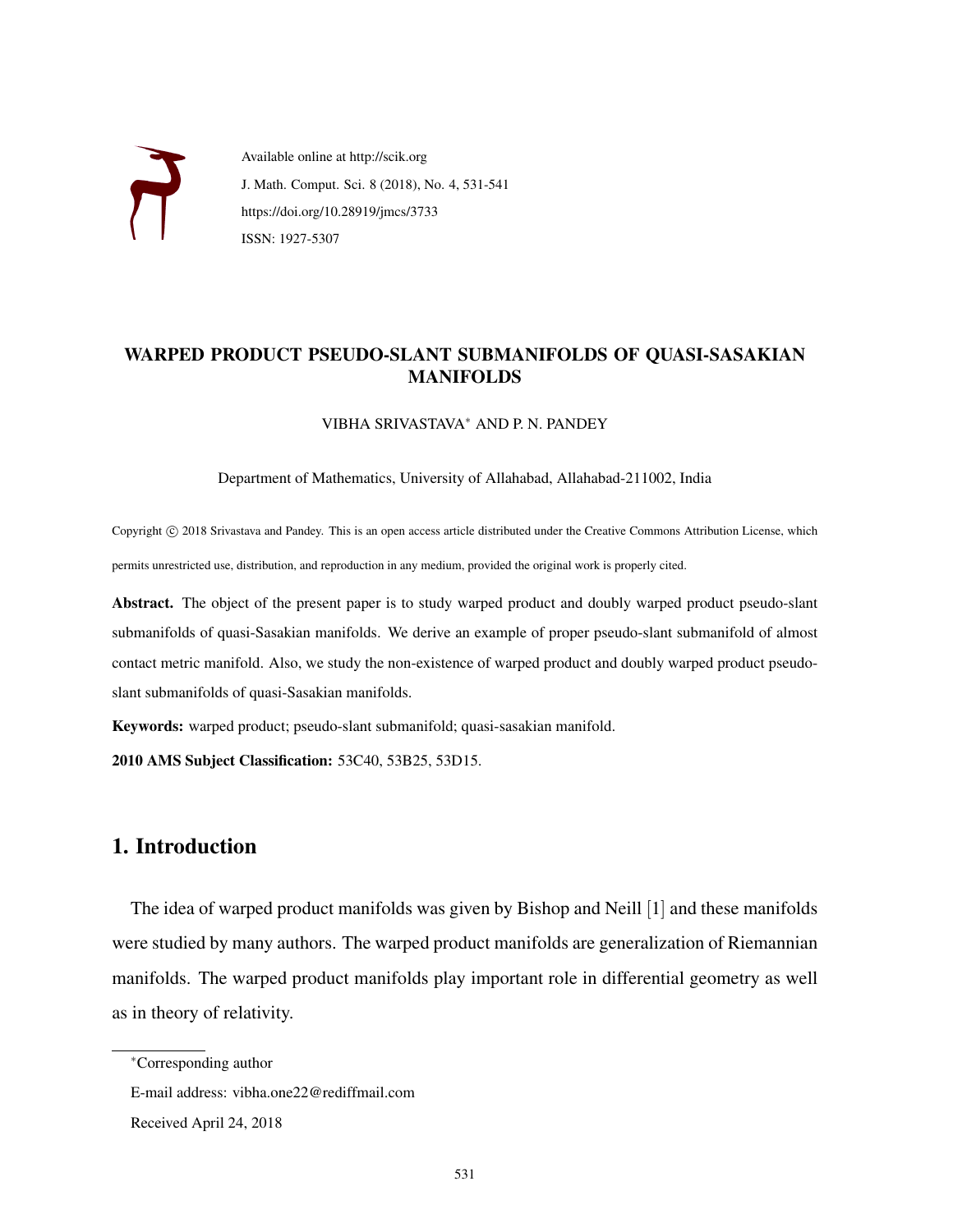Carriazo [2] introduced the concept of pseudo-slant submanifolds in almost Hermitian manifolds and the contact version of pseudo-slant submanifolds has been defined and studied by Khan and Khan in [3]. Atceken and Hui [4] studied slant and pseudo slant submanifold of (*LCS*)*n*−manifolds where as pseudo slant submanifold of trans-Sasakian manifolds were studied by Khan and Chahal [5].

In 1967, Blair [6] introduced the notion of quasi-Sasakian manifold to unify Sasakian and cosymplectic manifolds. Again in 1977, Kanemaki [7] defined quasi-Sasakian manifolds. Motivated by the studies, the object of the present paper is to study warped product pseudo-slant submanifolds of quasi-Sasakian manifolds. This paper is organized as follows. Section 2 is concerned with preliminaries and we derive an example of proper pseudo-slant submanifold of contact metric manifold. In section 3, we study warped product pseudo-slant submanifolds of quasi-Sasakian manifolds. Section 4 we study doubly warped product pseudo-slant submanifolds of quasi-Sasakian manifolds.

# 2. Preliminaries

A  $(2n+1)$  –dimensional Riemannian manifold  $(\overline{M},g)$  is called an almost contact metric manifold if the following results hold [6] :

(1) 
$$
\phi^2 = -I + \eta \otimes \xi,
$$

(2) 
$$
\eta(\xi) = 1, \qquad \phi(\xi) = 0, \qquad \eta o \phi = 0,
$$

(3) 
$$
g(\phi X, \phi Y) = g(X, Y) - \eta(X)\eta(Y),
$$

(4) 
$$
g(X, \phi Y) = -g(\phi X, Y), \quad g(X, \xi) = \eta(X),
$$

$$
(5) \t\t g(\phi X, X) = 0,
$$

(6) 
$$
\left(\overline{\nabla}_X \eta\right) Y = g\left(\overline{\nabla}_X \xi, Y\right)
$$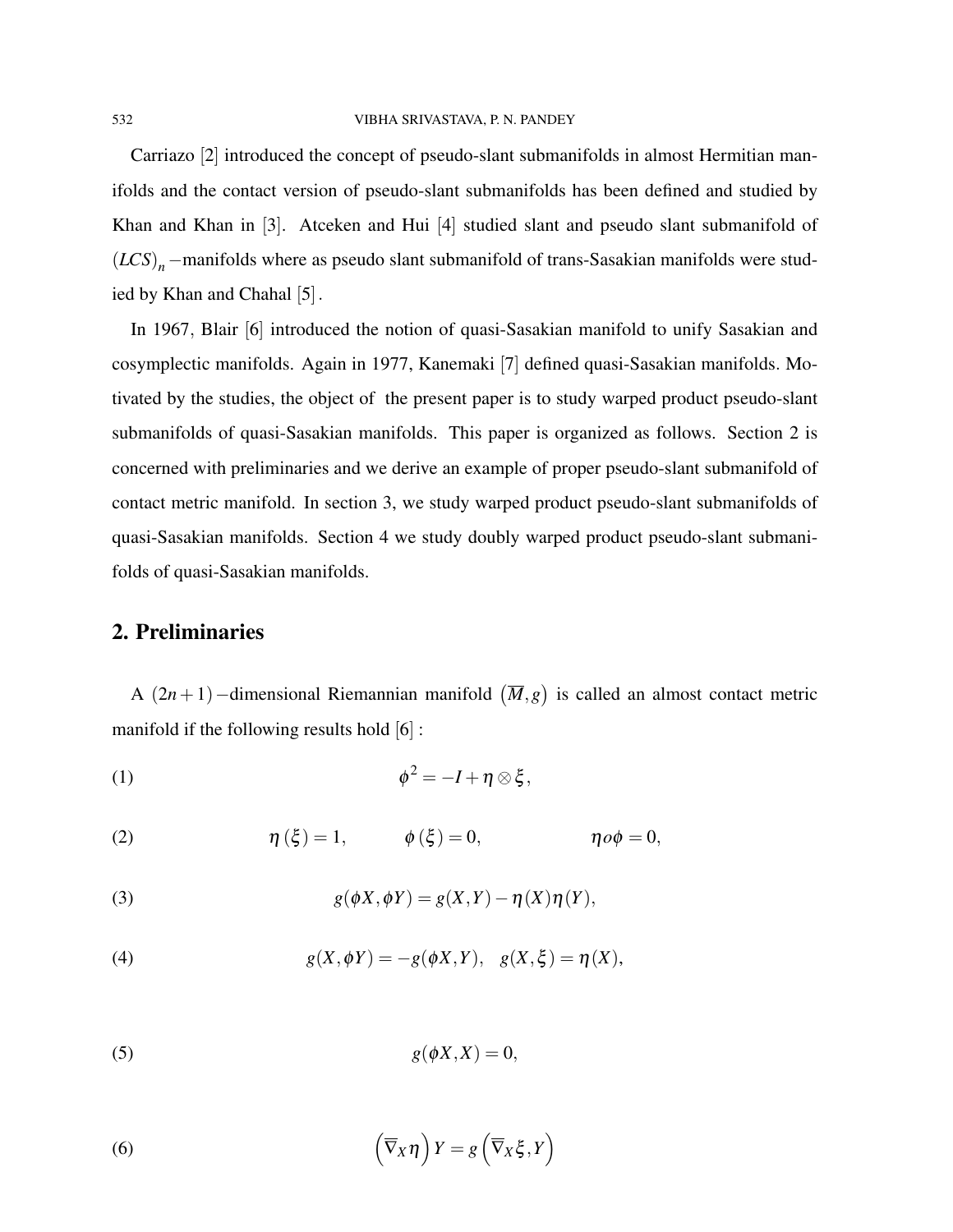for all  $X, Y \in T\overline{M}$ . An almost contact metric manifold is called contact metric manifold if

(7) 
$$
d\eta(X,Y) = \phi(X,Y) = g(X,\phi Y),
$$

 $φ$  is called the fundamental two form of the manifold. If the characteristic vector field  $ξ$  is a killing vector, then the contact manifold is called a *K*-contact manifold. A contact metric manifold is *K*−contact, if and only if,  $\overline{\nabla}_X \xi = -\phi X$ , for any *X* on  $\overline{M}$ . On the other hand a normal contact metric manifold is known as Sasakian manifold. An almost contact metric manifold is Sasakian, if and only if,

(8) 
$$
\left(\overline{\nabla}_X \phi\right) Y = g(X, Y) \xi - \eta(Y) X,
$$

for any vector field *X*,*Y*. An almost contact metric structure  $(\phi, \xi, \eta, g)$  is called quasi-Sasakian if it is normal and its fundamental 2-form  $\phi$  is closed, that is, for every  $X, Y \in T(\overline{M})$ ,

$$
[\phi,\phi](X,Y) + d\eta(X,Y)\xi = 0,
$$

$$
d\phi = 0, \phi(X, Y) = g(X, \phi Y).
$$

This was first introduced by Blair [6]. There are many types of quasi-Sasakian structure ranging from the cosymplectic case,  $d\eta = 0$  (rank  $\eta = 1$ ), to the Sasakian case,  $\eta \wedge (d\eta)^n \neq 0$  (rank  $\eta = 2n + 1, \phi = d\eta$ ). The 1-form  $\eta$  has rank  $r' = 2p$  if  $(d\eta)^p \neq 0$  and  $\eta \wedge (d\eta)^p = 0$  and has rank  $r = 2p + 1$  if  $(d\eta)^p = 0$  and  $\eta \wedge (d\eta)^p = 0$ . We also say that *r*<sup>'</sup> is the rank of the quasi-Sasakian structure. Blair [6] also proved that there are no quasi-Sasakian manifold of even rank. In order to study the properties of quasi-Sasakian manifolds Blair [6] proved some theorems regarding Kaehlerian manifolds and the existence of quasi-Sasakian manifolds. The fundamental vector field  $\xi$  of a quasi-Sasakian structure is a killing vector field that is  $\mathcal{L}_{\xi} g = 0$ . For quasi-Sasakian manifolds Blair [6] proved that

(9) 
$$
\overline{\nabla}_X \xi = -\frac{1}{2} \phi X,
$$

for any vector field *X*.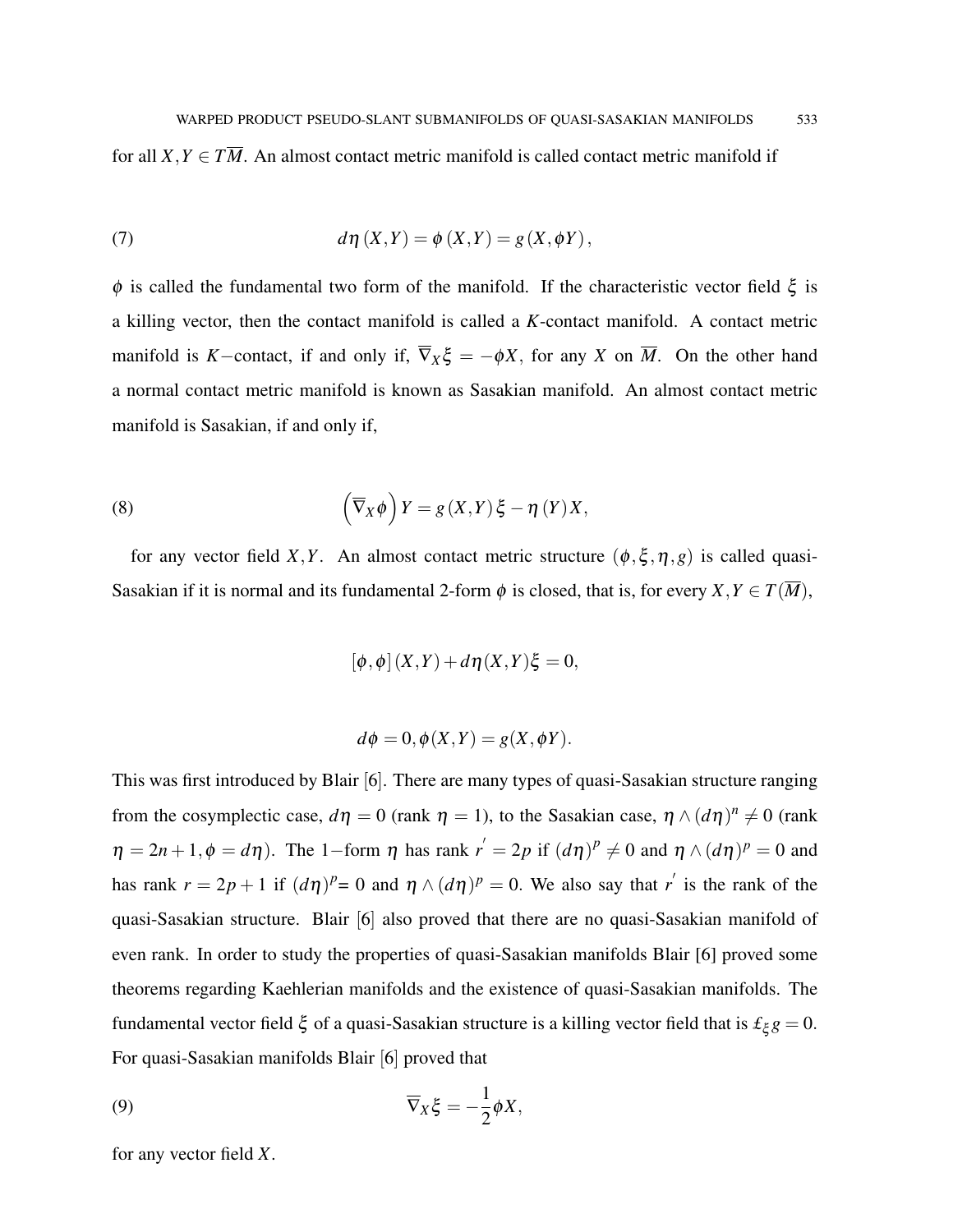Let *M* be a submanifold immersed in  $\overline{M}$  with induced metric *g*. Also let  $\nabla$  and  $\nabla^{\perp}$  are induced Levi-Civita connections on the tangent bundle  $TM$  and  $T^{\perp}M$  of M respectively. Then the Gauss and Weingarten formulae are given by

$$
\overline{\nabla}_X Y = \nabla_X Y + h(X, Y)
$$

and

$$
\overline{\nabla}_X V = -A_V X + \nabla_X^{\perp} V
$$

for all  $X, Y \in TM$  and  $V \in T^{\perp}M$ , *h* and  $A_V$  are second fundamental form and Weingarten map associated with *V* as

(12) 
$$
g(A_V X, Y) = g(h(X, Y), V).
$$

For any  $X \in T_xM$ , we write

$$
\phi X = TX + N X,
$$

where  $TX \in T_xM$  and  $NX \in T_x^{\perp}M$ . Similarly, for  $V \in T_x^{\perp}M$ , we have

$$
\phi V = tV + nV,
$$

where *tV* is the tangential component and  $nV$  is the normal component of  $\phi V$ . From (4) and  $(13)$ , we have

$$
g(TX,Y) = -g(X,TY),
$$

where  $x \in M$ , and  $X, Y \in T_xM$ .

**Definition 2.1.** A submanifold *M* of an almost contact metric manifold  $\overline{M}$  is said to be a slant submanifold if for each  $x \in M$  and  $X \in T_xM$ , linearly independent to  $\xi$ , the angle between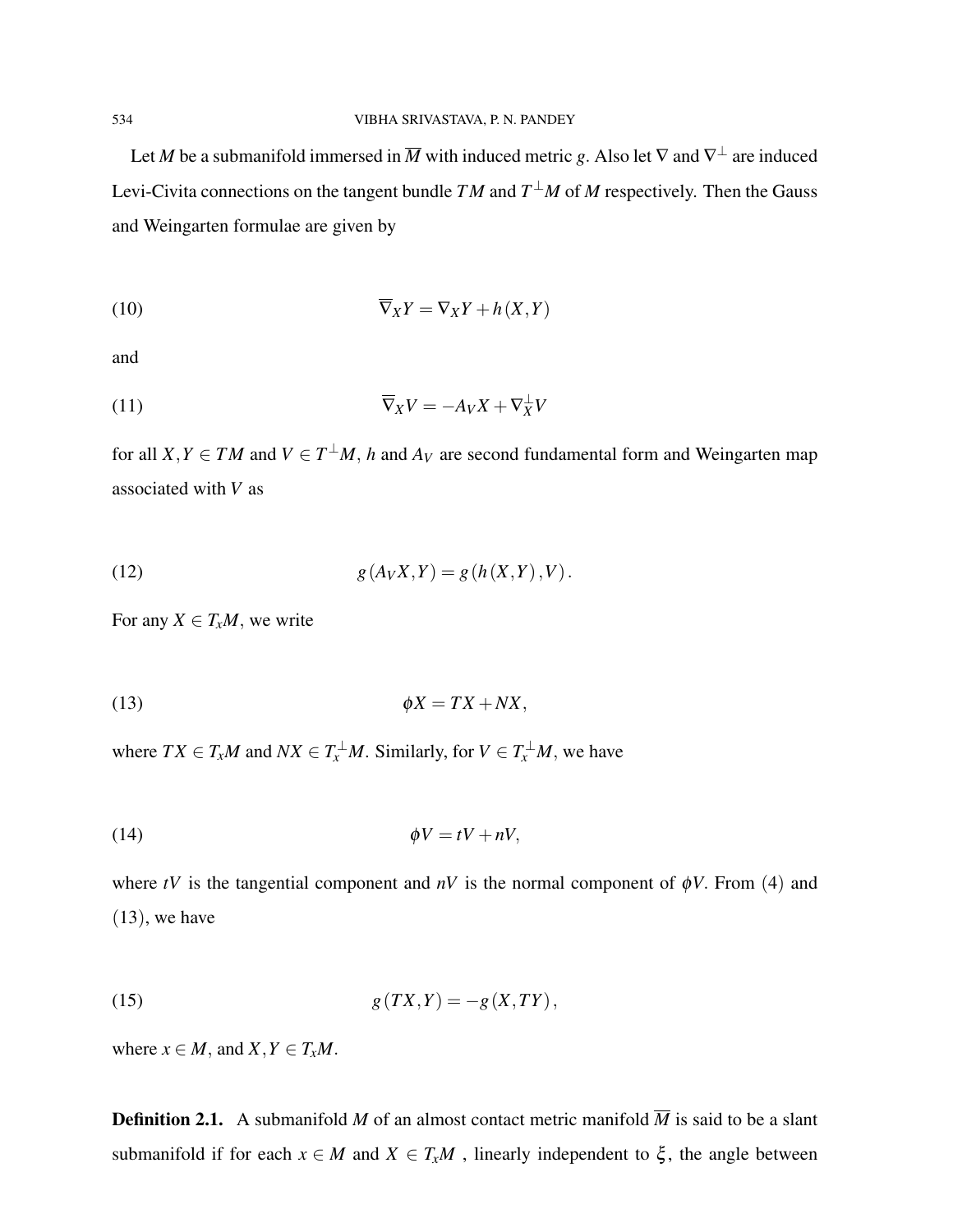$\phi X$  and  $T_xM$  is constant. The constant angle  $\theta$ ,  $0 \le \theta \le \frac{\pi}{2}$  $\frac{\pi}{2}$  is called slant angle of *M* in  $\overline{M}$ . If  $\theta = 0$  the submanifold is invariant submanifold if  $\theta = \frac{\pi}{2}$  $\frac{\pi}{2}$  then submanifold is anti-invariant submanifold if  $\theta$  lies strictly between 0 and  $\frac{\pi}{2}$ , i.e.  $0 < \theta < \frac{\pi}{2}$  $\frac{\pi}{2}$  then it is called proper slant submanifold.

**Definition 2.2.** A submanifold *M* is called pseudo-slant submanifold of an almost contact metric manifold  $\overline{M}$ , if there exist two orthogonal distribution  $D^\perp$  and  $D_\theta$  on  $M$  such that

- $(i) TM = D^{\perp} \oplus D_{\theta} \oplus \langle \xi \rangle,$
- (*ii*) the distribution  $D^{\perp}$  is anti-invariant that is  $\phi D^{\perp} \in T^{\perp}M$ ,
- (*iii*) the distribution  $D_{\theta}$  is slant with slant angle  $\theta \neq \frac{\pi}{2}$  $\frac{\pi}{2}$ .

From the above definition, it is obvious that if  $\theta = 0$  and  $\theta = \frac{\pi}{2}$  $\frac{\pi}{2}$ , then the pseudo-slant submanifold becomes semi-invariant submanifold and anti-invariant submanifold respectively. On the other hand if we denote the dimensions of  $D_{\theta}$  and  $D^{\perp}$  by  $d_1$  and  $d_2$  respectively then we have the following cases.

- (*i*) if  $d_1 = 0$ , then *M* is an anti-invariant submanifold,
- (*ii*) if  $d_2$  and  $\theta = 0$ , then *M* is an invariant submanifold,
- (*iii*) if  $d_2 = 0$  and  $\theta \neq 0$ , then *M* is a proper slant submanifold.

A pseudo slant submanifold is called proper if  $d_1, d_2 \neq 0, \theta \neq 0$  and  $\theta \neq \frac{\pi}{2}$  $\frac{\pi}{2}$ . Now, we derive an example of proper pseudo-slant submanifold of almost contact metric manifold.

**Example.** Let  $(R^9, \phi, \xi, \eta, g)$  be an almost contact metric manifold with cartesian coordinates  $(x_1, y_1, x_2, y_2, x_3, y_3, x_4, y_4, t)$  and the almost contact structure

$$
\phi\left(\frac{\partial}{\partial x_i}\right) = \frac{\partial}{\partial x_i}, \phi\left(\frac{\partial}{\partial y_j}\right) = -\frac{\partial}{\partial y_j}, \phi\left(\frac{\partial}{\partial t}\right) = 0, i, j = 1, 2, 3, 4
$$

where  $\xi = \frac{\partial}{\partial \xi}$  $\frac{\partial}{\partial t}$ ,  $\eta = dt$  and *g* is the standard Euclidean metric on  $R^9$ . Consider a submanifold *M* of  $R^9$  defined by

 $\chi(x, y, u, v, t) = (x + y, x - y, x, y, x \cos u, x \sin u, x \cos v, x \sin v, t),$ 

such that  $u, v \ (u \neq v)$  are non vanishing real valued functions on *M*. Then the tangent space *TM* is spanned by the following vector fields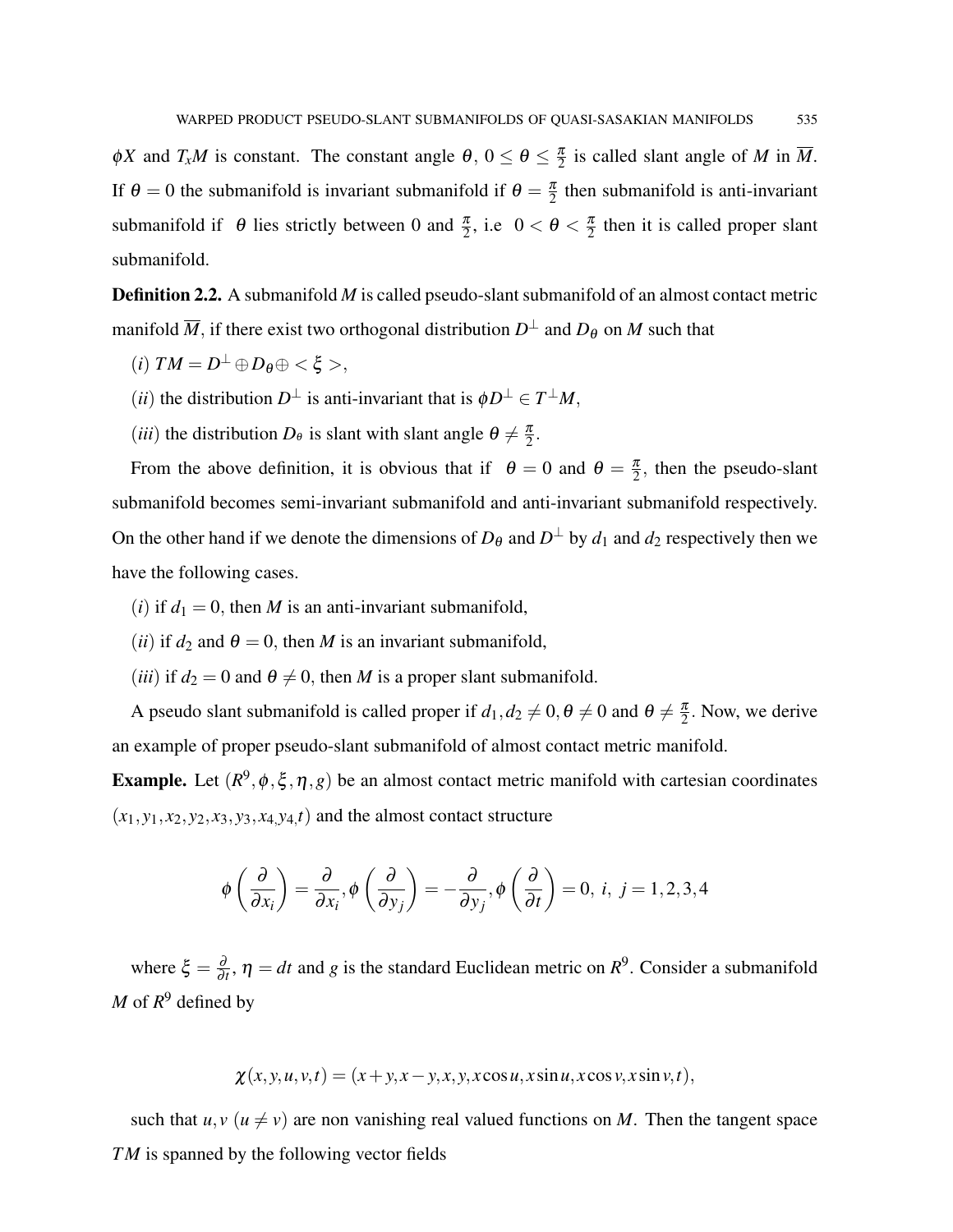$$
e_1 = \frac{\partial}{\partial x_1} + \frac{\partial}{\partial y_1} + \frac{\partial}{\partial x_2} + \cos u \frac{\partial}{\partial x_3} + \sin u \frac{\partial}{\partial y_3} + \cos v \frac{\partial}{\partial x_4} + \sin v \frac{\partial}{\partial y_4},
$$
  

$$
e_2 = \frac{\partial}{\partial x_1} - \frac{\partial}{\partial y_1} + \frac{\partial}{\partial y_2},
$$
  

$$
e_3 = -x \sin u \frac{\partial}{\partial x_3} + x \cos u \frac{\partial}{\partial y_3},
$$
  

$$
e_4 = -x \sin v \frac{\partial}{\partial x_4} + x \cos v \frac{\partial}{\partial y_4},
$$
  

$$
e_5 = \frac{\partial}{\partial t}.
$$

Now we have

$$
\phi e_1 = \frac{\partial}{\partial x_1} - \frac{\partial}{\partial y_1} + \frac{\partial}{\partial x_2} + \cos u \frac{\partial}{\partial x_3} - \sin u \frac{\partial}{\partial y_3} + \cos v \frac{\partial}{\partial x_4} - \sin v \frac{\partial}{\partial y_4},
$$
  

$$
\phi e_2 = \frac{\partial}{\partial x_1} + \frac{\partial}{\partial y_1} - \frac{\partial}{\partial y_2},
$$
  

$$
\phi e_3 = -x \sin u \frac{\partial}{\partial x_3} - x \cos u \frac{\partial}{\partial y_3},
$$
  

$$
\phi e_4 = -x \sin v \frac{\partial}{\partial x_4} - x \cos v \frac{\partial}{\partial y_4},
$$
  

$$
\phi e_5 = \phi \left( \frac{\partial}{\partial x} \right) = 0.
$$

Then  $D^{\perp} = Span\{e_3, e_4\}$  is an anti-nvariant distribution and  $D^{\theta} = Span\{e_1, e_2\}$  is a slant distribution with slant angle  $\theta = \cos^{-1}\left(\frac{2}{\sqrt{15}}\right)$ . Thus *M* is 5-dimensional proper pseudo-slant submanifold of  $R^9$ .

∂*t*

Bishop and Neill [1] defined the warped product submanifold as follows:

**Definition 2.3.** Let  $(N_1, g_1)$  and  $(N_2, g_2)$  be two Riemannian manifolds with Riemannian meteic  $g_1$  and  $g_2$  respectively and  $f$  be a positive definite smooth function on  $N_1$ . The warped product of  $N_1$  and  $N_2$  is the Riemannian manifold  $N_1 \times_f N_2 = (N_1 \times N_2, g)$ , where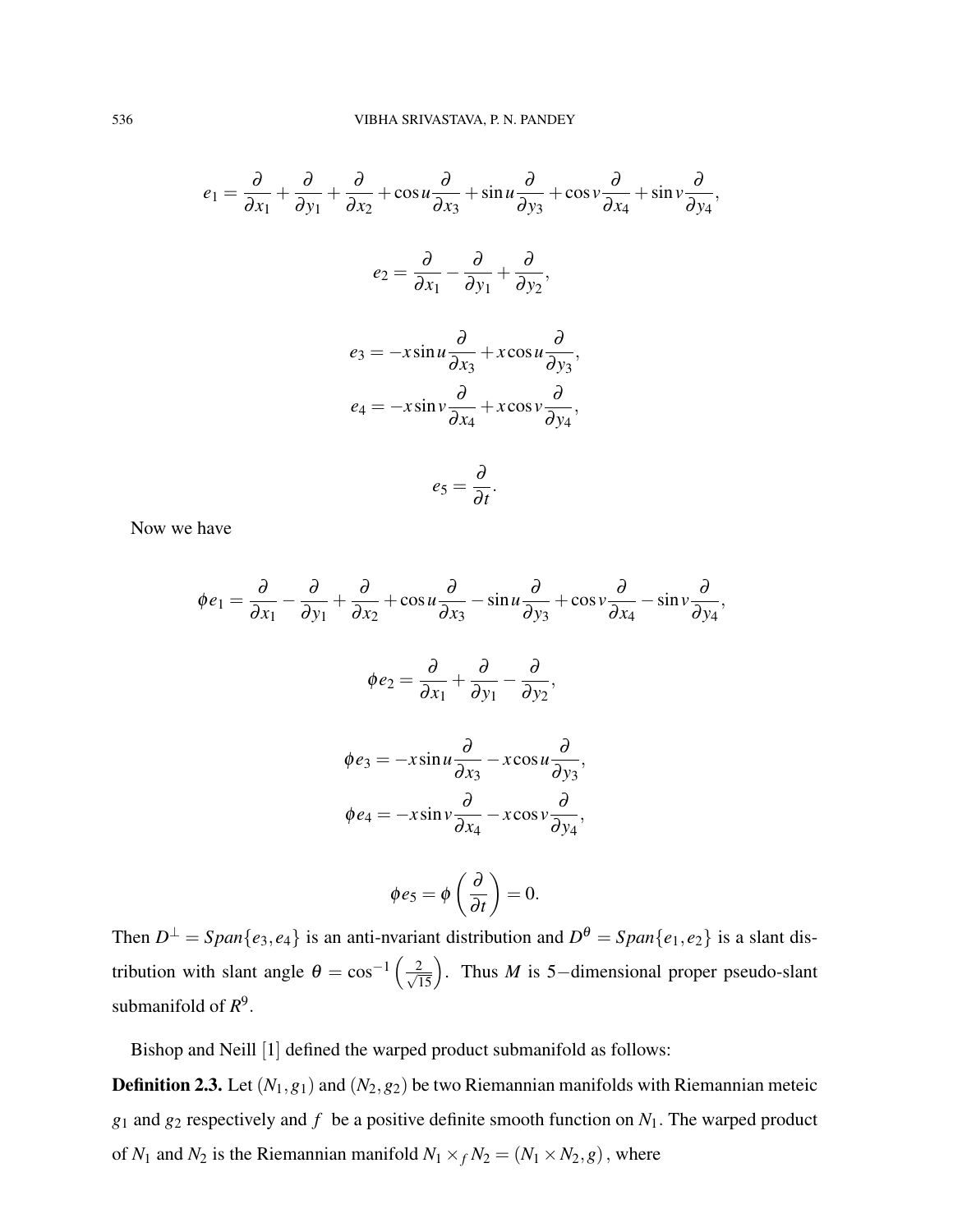(16) 
$$
g = g_1 + f^2 g_2.
$$

If the vector field *U* is tangent to  $N_1 \times_f N_2$  at  $(p, q)$  then

$$
g(X,Y) = g_1(\pi_1 * X, \pi_1 * Y) + f^2(p) g_2(\pi_2 * X, \pi_2 * Y),
$$

where  $\pi_i$  (*i* = 1, 2) are the cononical projections of  $N_1 \times N_2$  onto  $N_1$  and  $N_2$  respectively and  $*$ stands for the derivative map.

For warped product manifold we have [8]

**Lemma 2.1.** *Let*  $M = N_1 \times_f N_2$  *be a warped product manifold. If*  $X, Y \in TN_1$  *and*  $U, V \in TN_2$ *then*

\n- (i) 
$$
\nabla_X Y \in TN_1
$$
,
\n- (ii)  $\nabla_U X = \nabla_X U = (XInf)U$ ,
\n- (iii)  $\nabla_U V = \nabla'_U V - g(U, V) \nabla Inf$ ,
\n- where  $\nabla$  and  $\nabla'$  denote the Levi-Civita connection on  $N_1$  and  $N_2$  respectively.
\n

Doubly warped product manifolds were introduced as a generalization of warped product manifold by Unal [9].

**Definition 2.4.** A doubly warped product  $(M, g)$  is a product manifold of the form  $M = f N_1 \times b$ *N*<sub>2</sub> with metric  $g = f^2g_1 \oplus b^2g_2$ , where  $b: N_1 \to (O, \infty)$  and  $f: N_2 \to (O, \infty)$  are smooth maps and  $g_1, g_2$  are the metric on Riemannian manifolds *B* and *F* respectively. If either  $b = 1$  or  $f = 1$ , then we obtain a single warped product. If both  $b = 1$  and  $f = 1$ , then we have a warped product. If neither *b* nor *f* is constant, then we have a non trivial doubly warped product. If  $X \in T(N_1)$  and  $Z \in T(N_2)$ , then the Levi-Civita connection is

(17) 
$$
\nabla_X Z = Z(Inf)X + X(Info)Z.
$$

# 3. warped product pseudo-slant submanifolds of quasi-Sasakain manifolds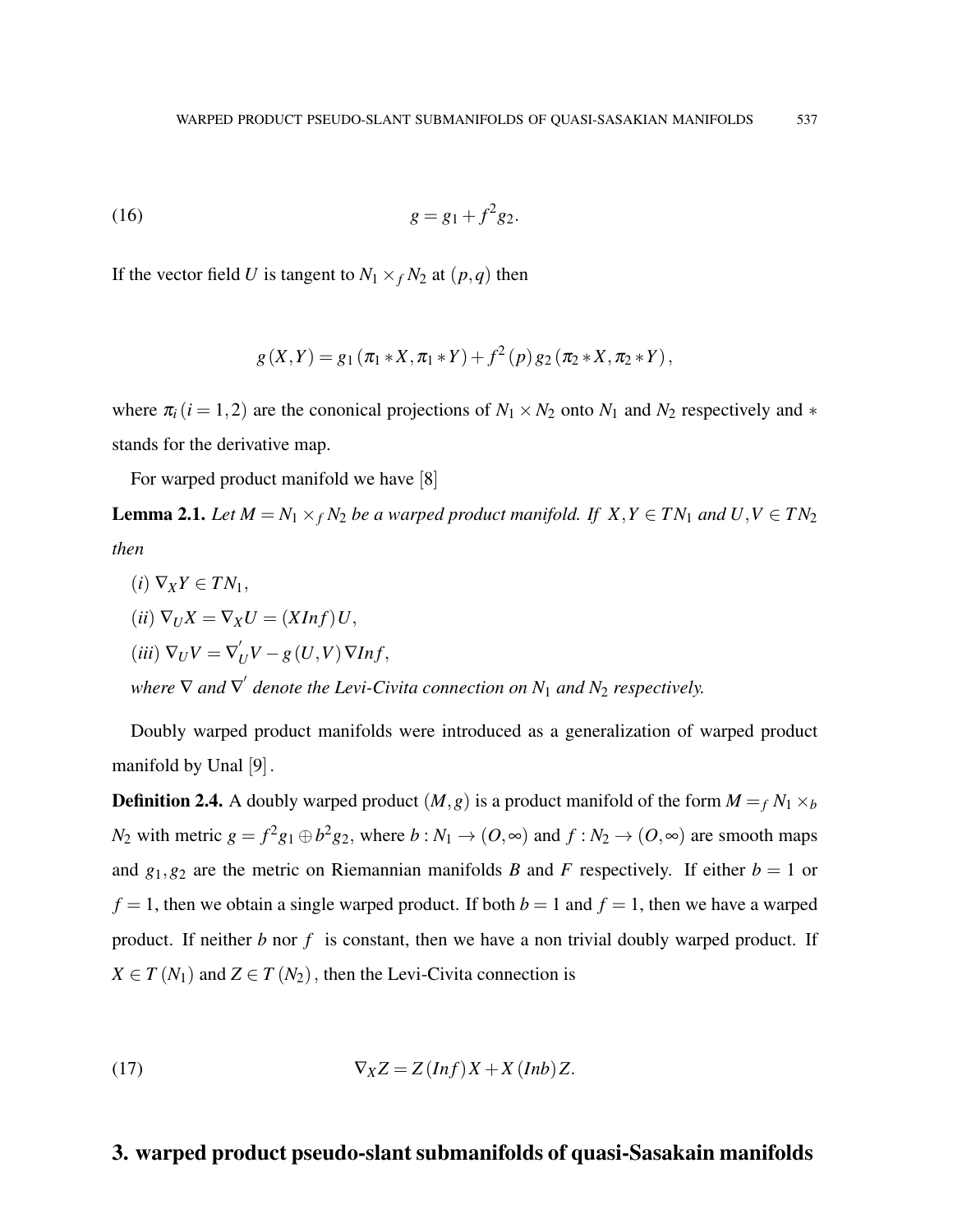Let  $M = N_1 \times_f N_2$  be a warped product pseudo-slant submanifold of quasi-Sasakain manifold. Such submanifolds are alwayas tangent to the structure vector field ξ . If *N*<sup>θ</sup> and *N*<sup>⊥</sup> are proper slant submanifolds and anti-invariant submanifolds of a quasi-Sasakain manifold  $\overline{M}$  then their warped product pseudo-slant submanifolds may be given by one of the following:

 $(i) N_{\perp} \times_f N_{\theta}$   $(ii) N_{\theta} \times_f N_{\perp}$ 

Now we prove the following results;

Theorem 3.1. *A warped product pseudo-slant submanifold of a quasi-Sasakain manifold M of type*  $M = N_{\perp} \times_f N_{\theta}$ *, where*  $N_{\perp}$  *is an anti-invariant submanifold and*  $N_{\theta}$  *is a proper slant submanifold of*  $\overline{M}$  *such that*  $\xi$  *is tangent to*  $N_{\theta}$ *, does not exist.* 

**Proof.** From Lemma  $(2.1)$ , we have

$$
\nabla_X Z = \nabla_Z X = (ZInf)X,
$$

for any vector fields  $X \in N_{\theta}$  and  $Z \in N_{\perp}$ . If  $\xi \in N_{\theta}$ , then we have

(19) 
$$
\nabla_Z \xi = (ZInf) \xi.
$$

From equation  $(9)$ ,  $(10)$  and  $(19)$ , we have

$$
(20)\t\t (ZInf) = 0,
$$

for all  $Z \in N_\perp$ . Which shows that *f* is constant on *M* hence the proof is complete.

Corollary 3.1. *A warped product pseudo-slant submanifold of* (1) *Sasakian* (2) *cosymplectic manifold*  $\overline{M}$  *of type*  $M = N_{\perp} \times_f N_{\theta}$ *, where*  $N_{\perp}$  *is an anti-invariant submanifold and*  $N_{\theta}$  *is a proper slant submanifold of*  $\overline{M}$  *such that*  $\xi$  *is tangent to*  $N_{\theta}$ *, does not exist.* 

**Theorem 3.2.** A warped product pseudo-slant submanifold of quasi-Sasakian manifold  $\overline{M}$  of *type*  $M = N_{\theta} \times_f N_{\perp}$  *in*  $\overline{M}$ *, where*  $N_{\theta}$  *is a proper slant submanifold tangent to*  $\xi$  *and*  $N_{\perp}$  *is an anti-invariant submanifold of M*, *does not exist.*

**Proof.** For any vector fields  $X \in N_{\theta}$  and  $Z \in N_{\perp}$ , from Lemma 2.1, we get the relation (18). Then for any  $\xi \in N_\theta$  from (18), we have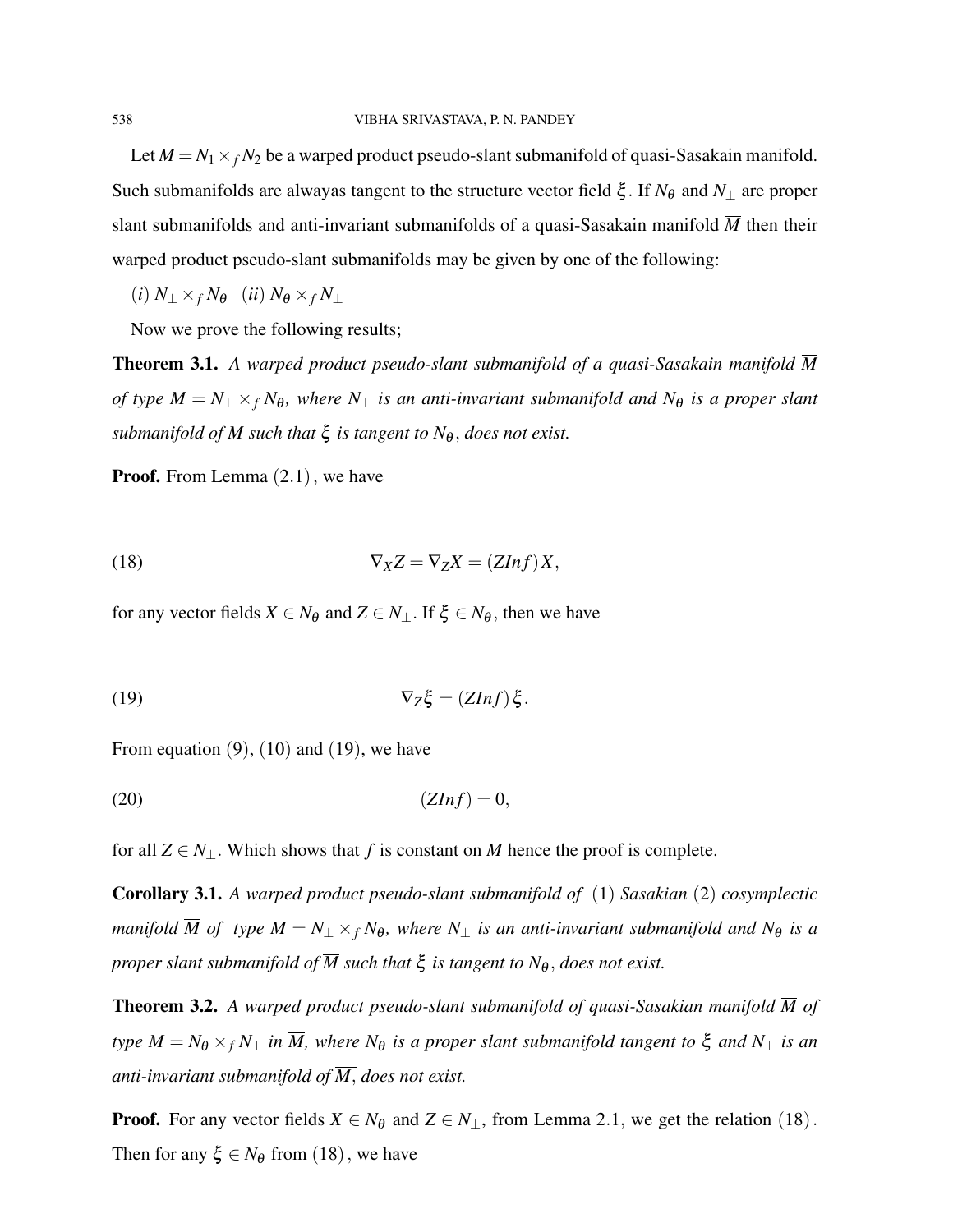$$
\nabla_Z \xi = (\xi \text{Inf}) Z.
$$

From equations  $(9)$ ,  $(10)$  and  $(21)$ , we get

$$
\xi Inf=0,
$$

for all  $Z \in N_1$ . Which shows f is constant on M threrfore in this case warped product does not exist.

Corollary 3.2. *A warped product pseudo-slant submanifold of* (1) *Sasakian* (2) *cosymplectic manifold*  $\overline{M}$  *of type*  $M = N_{\theta} \times_f N_{\perp}$ *, where*  $N_{\theta}$  *is a proper slant submanifold tangent to*  $\xi$  *and N*<sup>⊥</sup> *is an anti-invariant submanifold of M*, *does not exist.*

# 4. Doubly warped product pseudo-slant submanifolds of quasi-Sasakain manifolds

In this section, we will study doubly warped product pseudo-slant submanifolds of quasi-Sasakain manifolds. Let  $M = f N_1 \times_b N_2$  be a doubly warped product pseudo-slant submanifold of quasi-Sasakain manifolds. If  $N_{\theta}$  and  $N_{\perp}$  are proper slant submanifolds and anti-invariant submanifolds of quasi-Sasakain manifolds  $\overline{M}$  then their doubly warped product pseudo-slant submanifolds may be given by one of the following:

 $(i)$   $fN_{\perp} \times_b N_{\theta}$   $(ii)$   $fN_{\theta} + bN_{\perp}$ 

Theorem 4.1. *A doubly warped product pseudo-slant submanifold of a quasi-Sasakain manifold*  $\overline{M}$  *of type*  $M = f N_+ \times_b N_\theta$ , where  $N_+$  *is an anti-invariant submanifold and*  $N_\theta$  *is a proper slant submanifold of*  $\overline{M}$  *such that*  $\xi$  *is tangent to*  $N_{\theta}$ *, does not exist.* 

**Proof.** Let  $M = f N_+ + b N_0$  be doubly warped product pseudo-slant submanifold of quasi-Sasakain manifold  $\overline{M}$ ,  $\xi$  is tangent to  $N_{\theta}$  then, for any  $Z \in N_{\perp}$ , we get

(22) 
$$
\nabla_Z \xi = Z(Inf) \xi + \xi(Int) Z.
$$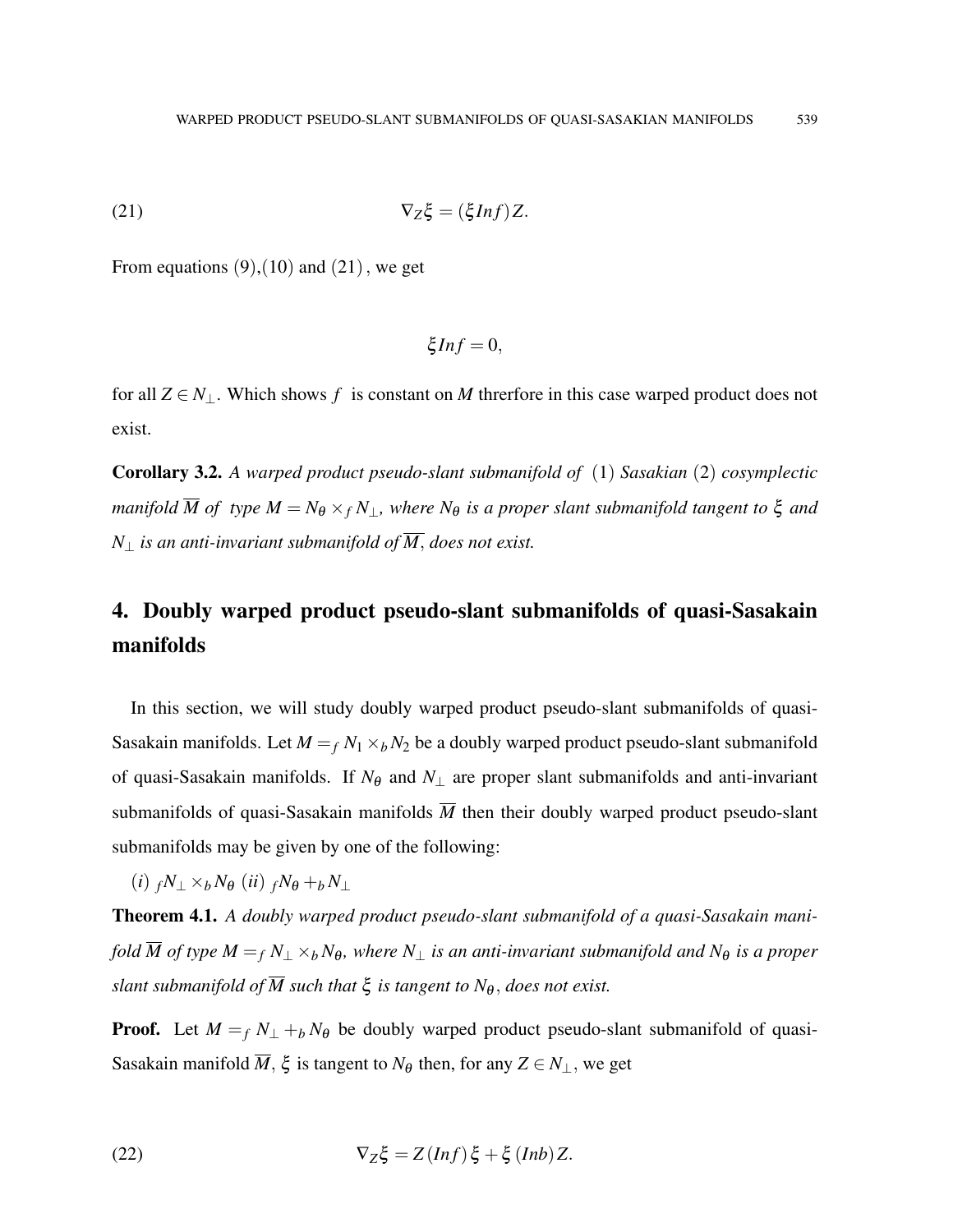From equations  $(9)$ ,  $(10)$  and  $(22)$ , we get

$$
Z(Inf) = 0,
$$

(24) ξ (*Inb*) = 0.

Which shows that both *f* and *b* are constant. So, there does not exist doubly warped product pseudo-slant submanifold of  $\overline{M}$  of type  $M = f N_{\perp} + f N_{\theta}$ , with  $\xi$  tangent to  $N_{\theta}$ .

Corollary 4.1. *A doubly warped product pseudo-slant submanifold of* (1) *Sasakian* (2) *cosymplectic manifold*  $\overline{M}$  *of type*  $M = f N_1 \times b N_0$ , where  $N_1$  *is an anti-invariant submanifold and N* $_{\theta}$  *is a proper slant submanifold of*  $\overline{M}$  *such that*  $\xi$  *is tangent to*  $N_{\theta}$ *, does not exist.* 

Theorem 4.2. *A doubly warped product pseudo-slant submanifold of a quasi-Sasakain manifold*  $\overline{M}$  *of type*  $M = f N_{\theta} + f N_{\perp}$ , where  $N_{\theta}$  *is a proper slant submanifold of*  $\overline{M}$  *tangent to*  $\xi$  *and N*<sup>⊥</sup> *is an anti-invariant submanifold, does not exist.*

**Proof.** Let  $M = f N_{\theta} + b N_{\perp}$  be pseudo-slant doubly warped product submanifold of quasi-Sasakain manifold,  $\xi$  is tangential to  $N_{\theta}$ . For any  $X \in N_{\theta}$  and  $Z \in N_{\perp}$ , from equations (9), (10) and  $(22)$ , we get

$$
Z(Inf) = 0,
$$

$$
(26) \t\t\t \xi (Inb) = 0.
$$

Therefore both *f* and *b* are constant. Hence there does not exist doubly warped product pseudoslant submanifold of  $\overline{M}$  of type  $M = f N_{\theta} + b N_{\perp}$  in  $\overline{M}$ , with  $\xi$  tangent to  $N_{\theta}$ .

Corollary 4.2. *A doubly warped product pseudo-slant submanifold of* (1) *Sasakian* (2) *cosymplectic manifold*  $\overline{M}$  *of type*  $M = f N_{\theta} + f N_{\perp}$  *in*  $\overline{M}$ *, where*  $N_{\theta}$  *is a proper slant submanifold of*  $\overline{M}$ *tangent to* ξ *and N*<sup>⊥</sup> *is an anti-invariant submanifold, does not exist.*